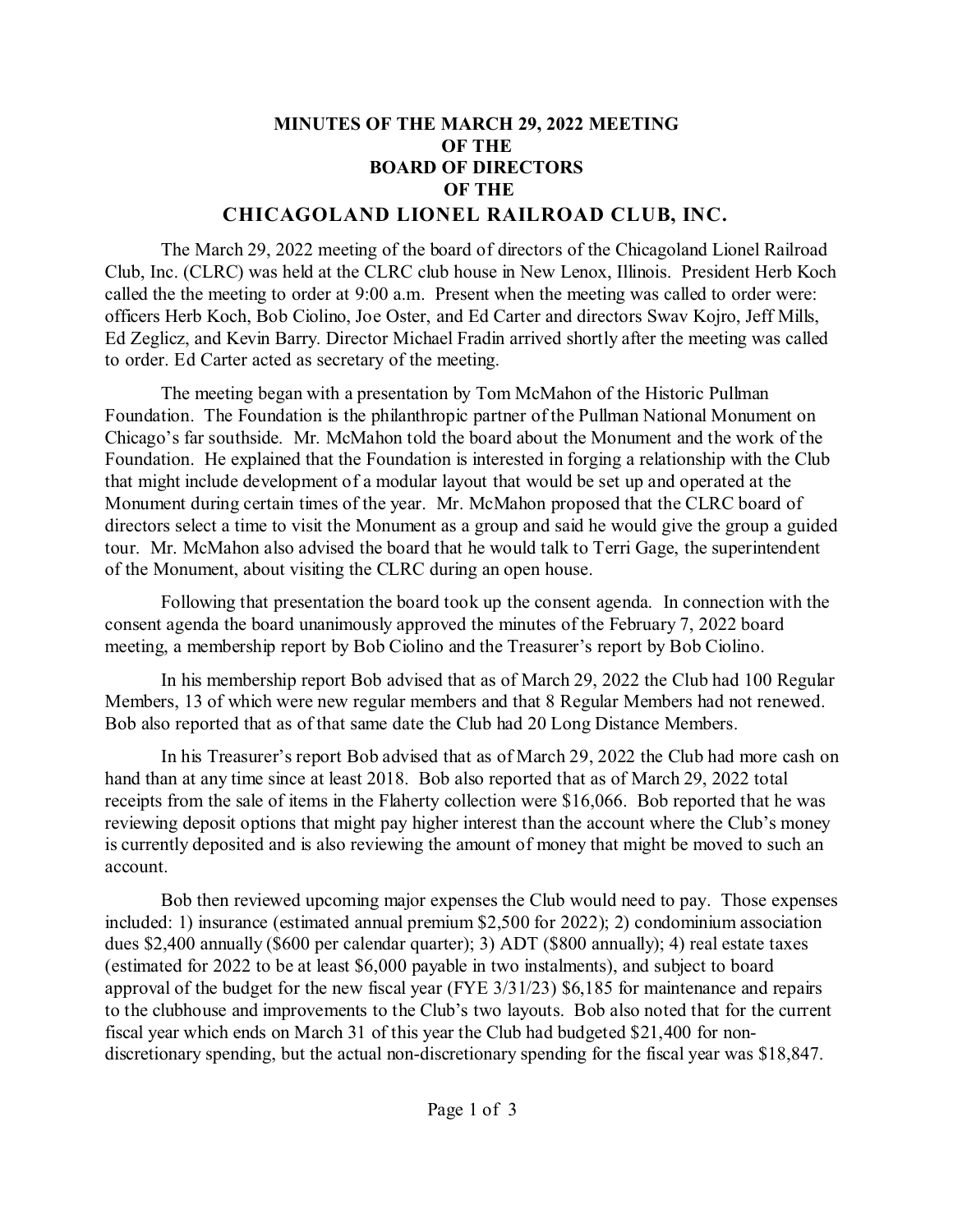Bob advised that as of March 29, 2022 the Club had sold a total of 90 Santa Fe club cars, that the net profit from those sales was \$129.00, and that 10 cars remained unsold.

The board then heard a report from director Jeff Mills about staffing at the March open house. Jeff reported that a sufficient number of members were present over the course of the open house day so that it was adequately staffed at all times.

The board then took up consideration of the CLRC's budget for the fiscal year beginning on April 1, 2022. As proposed the budget projects income of \$38,065 during the fiscal year, nondiscretionary expenses of \$21,785 and discretionary expenses of \$39,374. It was noted that for the FYE 3/31/22 the Club had projected income of \$28,570 but that the actual gross income for the fiscal year substantially exceeded that amount and that in the new fiscal year income can be monitored and, if necessary, discretionary spending can be adjusted downward to better match the income being generated. Jeff Mills moved that the budget be adopted. Kevin Barry seconded the motion. Following discussion the motion passed by unanimous vote.

At the last board meeting director Jeff Mills gave a report about the use of Club owned equipment. At that meeting, consistent with the authority the board had previously conferred on yard masters, Jeff reported that Club owned equipment consisted of three categories each of which had authorization of use and operation requirements. Those categories were: the lift bridge, which only the yard master has authority to operate, and engines and rolling stock whose use by members requires yard master authorization and is subject to supervision by the yard master. Jeff moved that policy on club owned equipment be modified as follows: 1) that yard master authorization is only good for the day it is given and 2) that subject to review by the board of directors a member operating Club owned equipment may be held responsible for any damage to it and that as so modified that policy be formally adopted by the board and posted in the club house. Bob Ciolino seconded the motion. Following discussion the motion passed with eight voting in favor of the motion and one director, Michael Fradin, voting against the motion.

The board then heard a report from Michael Fradin about progress on the project to add MTH's DCS system to the Club layout. Michael reported that he had talked to a number of members who use the DCS system on their home layouts and with John Billone. Michael advised that he and the members assisting him were prepared to do a test run using the DCS system on one of the tracks, but thought it might be helpful to consult MTH. Michael then made a motion that he be given authority to test the DCS system at a time and on a track of the club layout that he considers appropriate and that he have the authority to contact MTH on behalf of the club for the purpose of consulting on any technical matters relating to the installation of the DCS system. Jeff Mills seconded the motion. Following discussion the motion passed by a unanimous vote.

Michael also reported that he had emailed Dave Olson, Lionel's Director of Engineering, about Lionel's new Cab-3 control system and its compatibility with our layout, but had yet to receive a reply.

At the February 7, 2022 meeting of the board the board adopted a motion to provide members who staff open houses with a ticket redeemable at the diner on the day of the open house for \$3.00 in food or beverages. Bob Ciolino made a motion to rescind adoption of that motion.